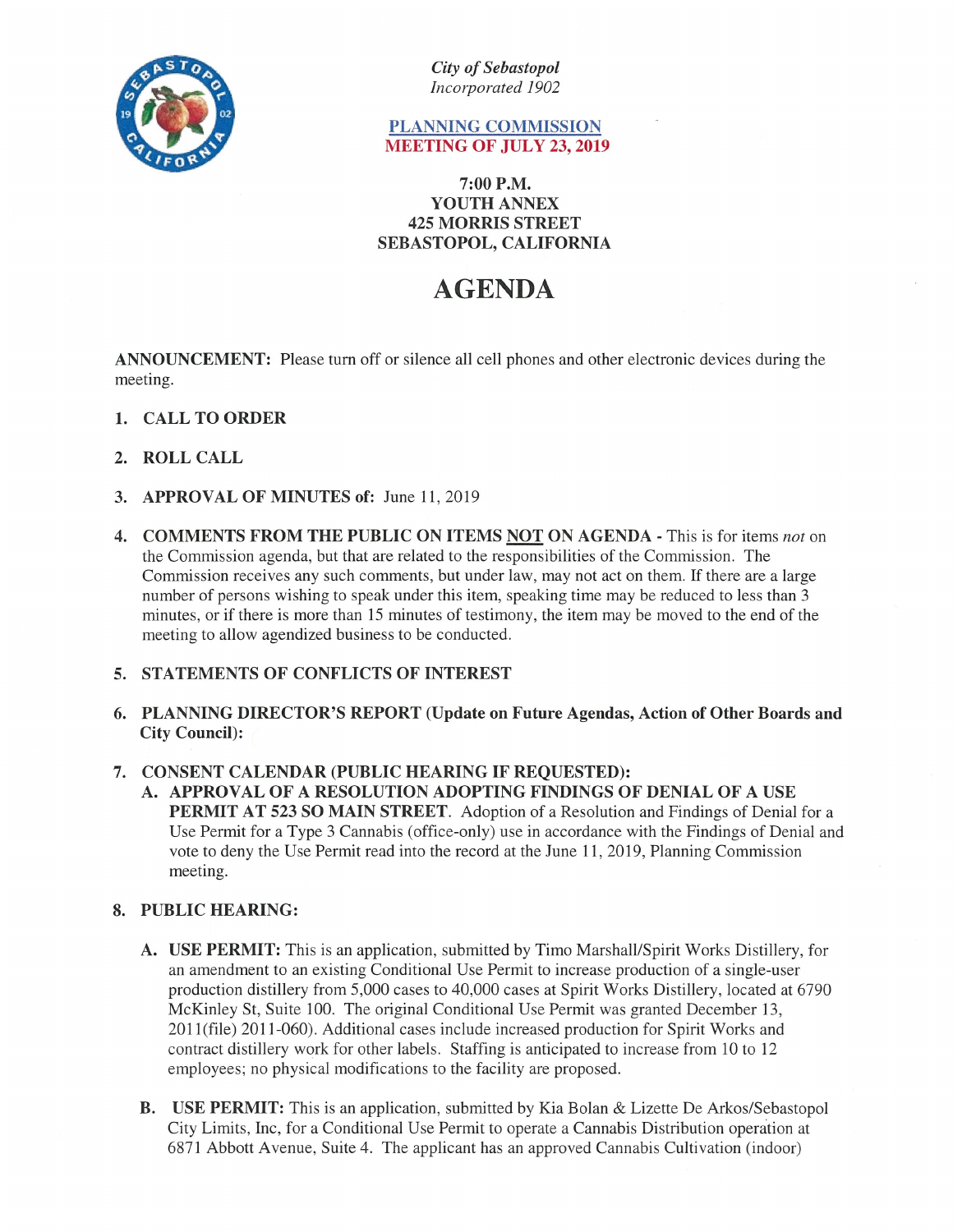permit on file (20 18-99), which has not yet begun operations, which would share the suite with the distribution use. The proposed uses would occupy approximately 11,750 square feet of the existing building plus <sup>a</sup> proposed 1,600 square foot two-story addition (800 sq. ft. on each level) for <sup>a</sup> total of square feet 13,350 square feet for both the cultivation and distribution operations. er Chapter 17.360, the proposed use is permitted in the district with Conditional Use Permit approval. The application has been filed in accordance with Chapter 17.360, the Comprehensive Cannabis Ordinance. Per Chapter 17.360, the proposed use is permitted in the district with Conditional Use Permit approval.

### 9. DISCUSSION: (none)

#### 10. WRITTEN COMMUNICATIONS: (none)

11. ADJOURNMENT: This meeting will be adjourned to the next regular meeting of the Commission, be held on August 13, 2019, at 7:00 p.m. at the Sebastopol Youth Annex, 425 Morris Street, Sebastopol, CA 95472.

#### PUBLIC HEARING PROCESS:

The City of Sebastopol wishes to foster <sup>a</sup> constructive, respectful, and open process through its meeting procedures. Members of the public have the right to speak on all public hearings under discussion by the Planning Commission including consent calendar items, after being properly recognized by the Chairperson. The Commission requests that members of the public refrain from expressions of approval or disapproval (clapping, booing, hissing) of statements of other participants, which discourages the expression of a range of viewpoints, as well as lengthening meetings. The following is the hearing process:

- 1. The Chairperson opens public hearing.
- 2. Presentation of Staff Report from the Planning Department.
- 3. Commission Questions of Staff.
- 4. Presentation by the Project Applicant, Questions of Applicant from Commissioners. Applicant presentations should generally be limited to approximately 10 minutes or less.
- 5. Comments from members of the public. At the commencement of the public hearing, if you wish to speak, please come to the podium, or if no podium is available, raise your hand. After recognition by the Chairperson, it is requested that you give your name and address before beginning your remarks. Comments should be addressed to the Commission as a body and not the public or any individual member, staff person, or applicant. This is an opportunity for members of the public to make statements regarding matters of concern about the agendized matter, and not unrelated matters. The procedure does not provide for members of the public to conduct discussions with the applicant or Commission, unless specifically permitted by the Commission. Comments should be limited to 3 minutes or less.
- 6. The Chairperson may request that the applicant or staff respond to specific issues raised in the public comments.
- 7. The Chairperson closes the public hearing, but reserves the right to re-open the public hearing later that evening.
- 8. The Planning Commission deliberates on the project. Commissioners discuss the project; applicant or public comment is not permissible unless allowed by the Commission.
- 9. The Chairperson may re-open the public hearing to give the public or applicant the right to comment on the Planning Commission deliberation or bring forth new information to the Commission.
- 10. The Planning Commission takes action on the project by making one or more motions to approve, condition, deny, or continue (schedule further consideration for a future meeting) the matter.
- 11. Appeals may be filed of official actions upon filing of an appeal form and payment of the applicable appeal fee. Such appeals, including the appeal fee, must be filed within 7 days of the action. Appeals will be heard by the City Council.

#### NOTES: